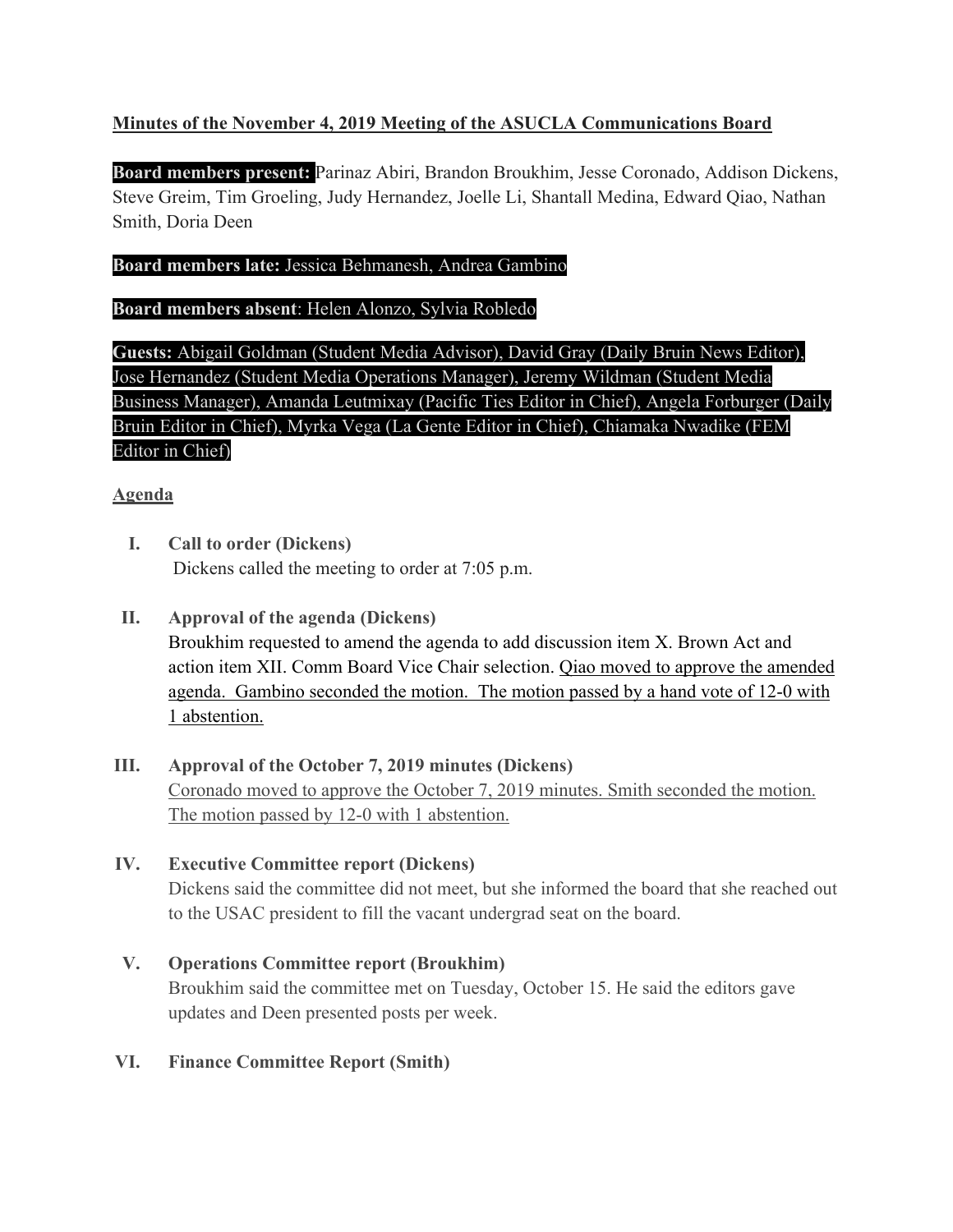Smith said the committee met on Monday, November 4 and discussed the September financial statements and a forecast for October sales. They also discussed the hallway costs and the rental agreement.

**VII. Media Director's report (Deen)** Deen reported on the following:

> *2019 Yearbooks* Deen said the 2019 yearbooks had arrived.

*2018-19 Daily Bruin Awards* Deen shared results of the 2018-19 Pacemaker, CMA, SPJ, and CCMA Awards.

#### *ASUCLA Bruin Family Entities Event*

Deen said the event is tentatively scheduled for Thursday, December 5. Once the date is finalized she would update the board.

#### *Fall Recruitment and statistics*

Deen said overall recruitment numbers were down six percent to last year (63 applications).

*Newsmagazine Posts per Week* Deen shared the newsmagazine posts from weeks 1-5.

### *September 2019 Financial Statements*

Deen discussed the cash, revenue, expenses, net revenue, and the summary of the Daily Bruin, Web, and Outdoor sales.

### *October Forecast*

Deen said the October forecast would be over budget in Daily Bruin print, Online, and Outdoor. Estimated sales for Daily Bruin were up 31%, Web up 26%, and Outdoor up  $3\%$ .

### **New Business/Discussion Items**

# **VIII. September Financial Statements (Deen)**

Deen said that total income was \$131,278 and budgeted income was \$110,525 leaving us \$20,753 (19%) better than budget. Although overall sales were up to budget, Daily Bruin was down 7% and Outdoor was down 3%, but Web was up 17% to last year. Total expense was \$106,409 and budgeted expense was \$109,057 leaving us \$2,648 (2%)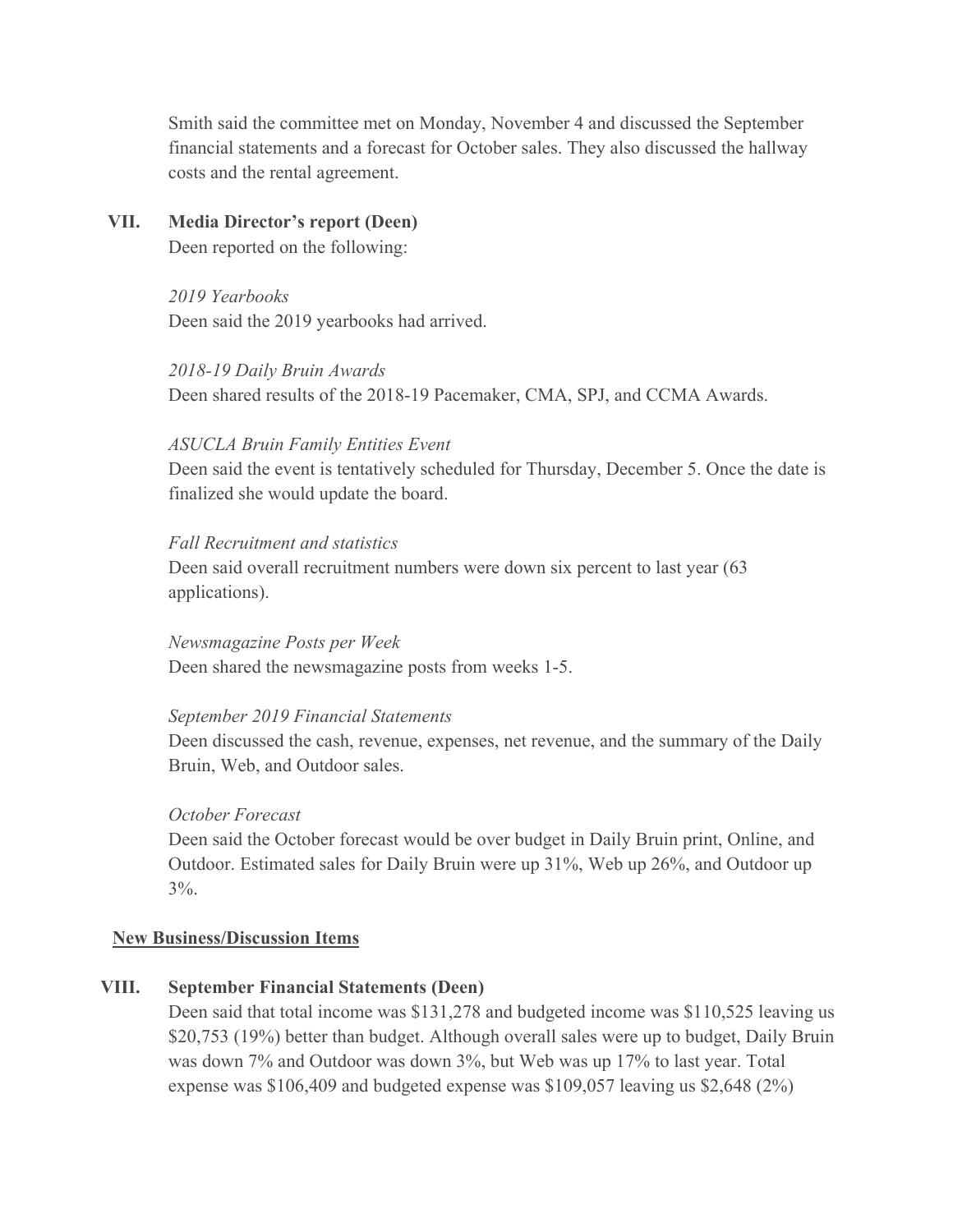better than budget. Net revenue was \$24,869, and budgeted net revenue was \$1,468 leaving us \$23,401 (1,594%) better than budget. Cash reserves stood at \$531,000 which exceeded our cash per policy (\$290,000) by \$241,000.

## **IX. Brown Act (Broukhim)**

Broukhim said that we was resigning from the Comm Board since he was elected to USAC, but he encouraged the board to continue discussions and actions regarding pursuing the Brown Act for UCLA.

### **New Business/Action Items**

## **X. Confirm Professional Members (Broukhim)**

## **A. Helen Alonzo, candidate**

# **B. Shantall Medina, candidate**

Qiao moved to appoint Helen Alonzo as a professional member to the ASUCLA Communications Board for the 2019-20 fiscal year. Gambino seconded the motion. The motion passed by a hand vote of 12-0 with 1 abstention.

Coronado moved to appoint Shantall Media as a professional member to the ASULA Communications Board for the 2019-20 fiscal year. Greim seconded the motion. The motion passed by a hand vote of 12-0 with 1 abstention.

# **XI. Vice Chair Appointment (Dickens)**

Broukhim nominated Edward Qiao as the vice chair. Qiao accepted the nomination. Coronado moved to appointment Edward Qiao as the 2019-20 vice chair. Smith seconded the motion. The motion passed by a hand vote of 12-0 with 1 abstention.

# **XII. Daily Bruin Grievance (Deen)**

# **A. Danielle Dimacali**

Qiao moved to enter executive session at 8:34 p.m. Gambino seconded the motion. The motion passed by consent.

Gambino moved to exit executive session at 9:07 p.m. Qiao seconded the motion. The motion passed by consent.

Smith moved to keep the opinion submission as printed without any changes or retractions. Qiao seconded the motion. The motion passed by a hand vote of 12-0 with 1 abstention.

# **XIII. Executive Session (Deen)**